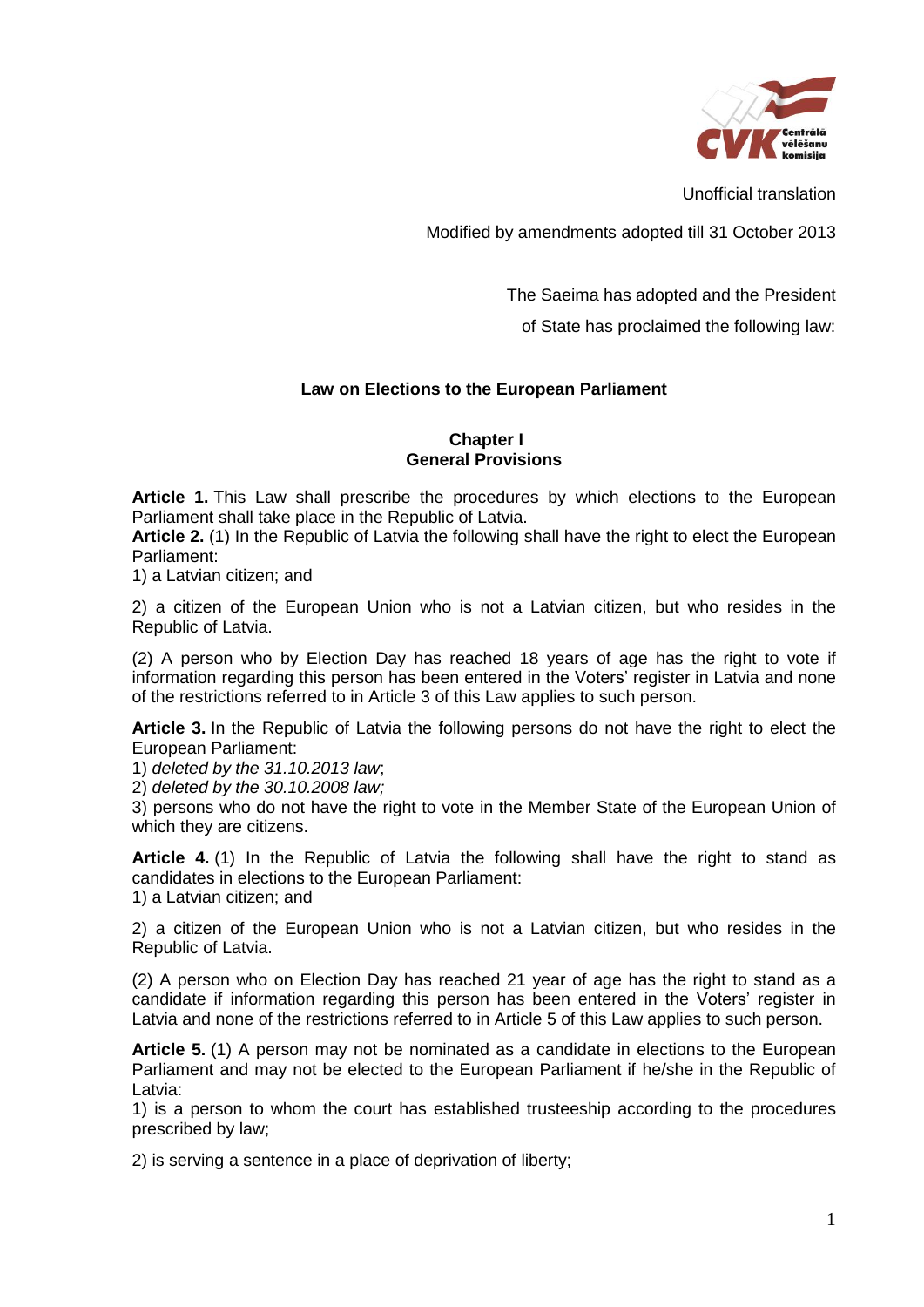3) has been convicted of a serious or very serious crime and whose conviction has not been extinguished or set aside, except for the case when the person has been rehabilitated; or

4) at the time of the committing of a crime provided for in the Criminal Law was in a state of irresponsibility, state of limited responsibility or also after the committing of the criminal offence became mentally ill, which took away the capacity to understand his/her actions or to control them and to whom in relation to this a compulsory measure of a medical nature has been applied and has not been overturned.

5) have been punished by a prohibition to run for elections of the Saeima, European Parliament, city councils and municipality councils unless he/she have been exonerated or his/her criminal record has been expunged or annulled.

(2) A citizen of the European Union who does not have the right to stand as a candidate and be elected in the Member State of the European Union of which he/she is a citizen may not be nominated as a candidate in elections to the European Parliament in the Republic of Latvia and elected to the European Parliament.

**Article 6.** (1) If a citizen of the European Union votes or stands as a candidate in the elections to the European Parliament in another Member State of the European Union, he/she shall lose the right to vote, to stand as a candidate and be elected to the European Parliament in the Republic of Latvia.

(2) If a citizen of the European Union who is not a Latvian citizen wishes to exercise his/her voting rights in elections to the European Parliament in the Republic of Latvia, he/she shall personally or by post not later than 30 days before the elections submit a submission to the Central Election Commission regarding a wish to vote in the Republic of Latvia and an undertaking not to exercise voting rights in another Member State of the European Union.

(3) The submission by a person shall specify the following information:

1) given name, surname;

2) personal identity number (if any);

3) citizenship (citizenships);

4) information regarding the personal identification document (type of document, number and series, date of issue, term of validity, issuing state and issuing authority);

5) place of residence in the Republic of Latvia;

6) address in a foreign state to which documents for postal voting shall be sent if he/she wishes to vote by post;

7) the constituency in a Member State of the European Union where the person until now was entered on an electoral roll, if any; and

8) an undertaking to exercise his/her voting rights only in the Republic of Latvia.

(4) The Central Election Commission shall examine the submission of a person regarding his/her wish to vote in the Republic of Latvia and inform the person of the decision taken. If the person is refused participation in the voting, the decision of the Central Election Commission may be disputed in court in accordance with the procedures laid down in the Administrative Procedure Law.

(5) The Central Election Commission is entitled to verify in the home state of the person, whether the right of the relevant person to elect the European Parliament has not been restricted.

(6) The Central Election Commission shall provide the necessary information regarding a Latvian citizen to the relevant Member State of the European Union in which he/she wishes to exercise his/her voting rights in elections to the European Parliament if such information is requested by the relevant Member State of the European Union.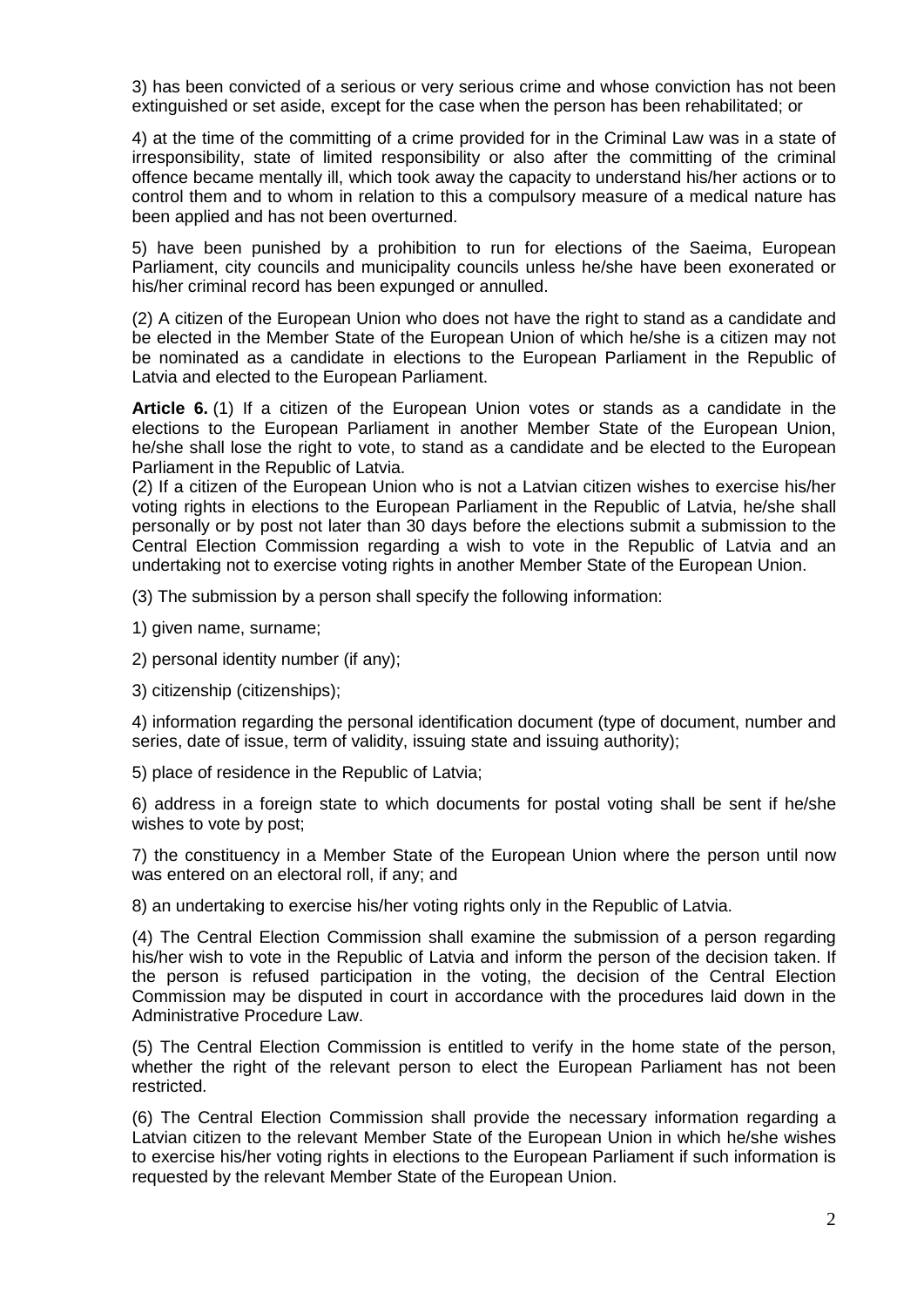**Article 7.** The President, a member of the Saeima, a member of the Cabinet, a councillor of a city council or municipality council may be nominated as a candidate in elections to the European Parliament, however, if the relevant person is elected, he/she shall lose the position of State official, as well as the relevant member or councillor mandate on the 30th day after confirmation of election results.

**Article 8.** The Republic of Latvia is a single electoral constituency.

# **Chapter II Submission of Lists of Candidates**

**Article 9.** (1) A list of candidates may be submitted by: 1) a political party registered in the Republic of Latvia; or

2) an association of political parties registered in the Republic of Latvia.

(2) Lists of candidates shall be submitted to the Central Election Commission. A person who has been authorised by the decision-making body of the relevant political party or association of political parties shall submit the list of candidates.

(3) Lists of candidates may be submitted commencing from the eightieth day before Election day. The last day for the submission of lists of candidates is the sixty-fifth day before Election day.

**Article 10.** (1) The list of candidates shall indicate the given name, surname, personal identity number (if not – voter code).

(2) The number of candidates nominated in the list may not be more than twice the number of members of parliament to be elected.

(3) One and the same candidate may be nominated only to a list of candidates of one name. If a candidate has been nominated to lists of candidates of various names, his/her candidacy shall be deleted from all the lists of candidates.

(4) The name of a list of candidates shall correspond to:

1) the name of the relevant political party if the list of candidates is submitted by a political party; or

2) the name of the relevant association of political parties if the list of candidates is submitted by an association of political parties.

(5) A list of candidates and the documents attached thereto (Article 11) shall be drawn up in the official language and in accordance with the procedure set by the Central Election Commission.

**Article 11.** (1) The following documents shall be attached to the list of candidates:

1) a statement signed by every candidate included in the list that they agree to stand as candidates in the relevant elections, they do not stand as candidates in another Member State of the European Union and agree to the processing of their personal data which is to be carried out in accordance with the requirements laid down in this Law. The statement by a citizen of the European Union who is not a Latvian citizen shall in addition specify that he/she is not prohibited through a court decision or an administrative provision in his home Member State to stand as a candidate in elections to the European Parliament.

2) a pre-election programme signed by all the candidates included in the list of candidates, the size of which may not exceed 4000 characters;

3) a declaration signed by every candidate included in the list of candidates, that he/she complies with the requirements of Article 4 of this Law and the restrictions referred to in Article 5 do not apply to him/her;

4) information signed by every candidate included in the list of candidates, specifying the following data regarding the candidate: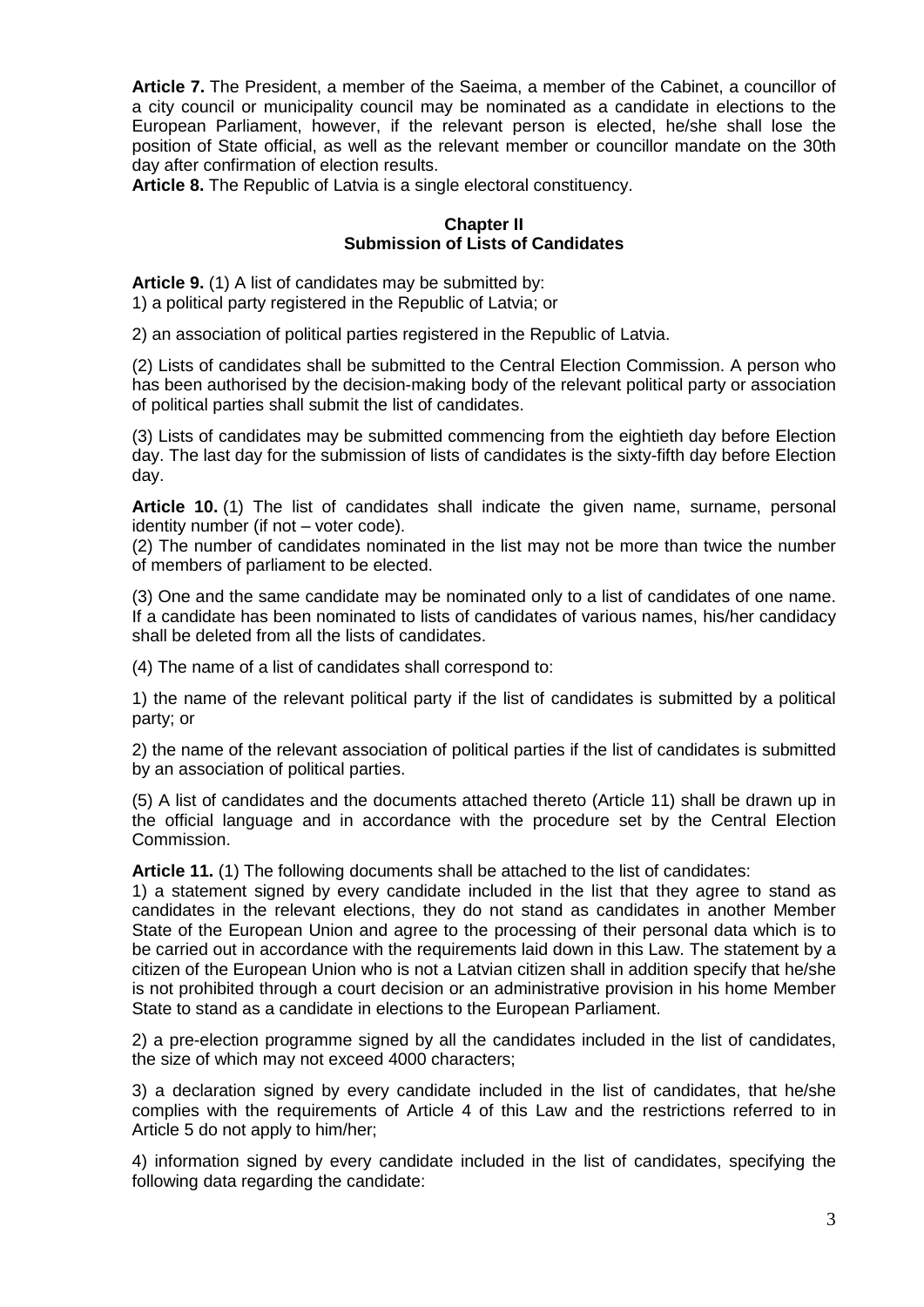- a) given name, surname, date of birth, sex,
- b) personal identity number or voter code,
- c) citizenship,

d) place of residence (city or municipality),

e) place of employment,

f) education, specifying the educational level: basic, secondary or higher; in relation to completed higher education – which educational institution a person has graduated from and in which year, what specialty has been acquired.

g) whether he/she is or has been in staff positions in the State security service, intelligence or counter-intelligence service of the USSR, the Latvian S.S.R. or of foreign states,

h) whether he/she has or has not co-operated with the State security service, intelligence or counter-intelligence service of the USSR or Latvian S.S.R. as a non-staff employee of theses services, an agent, a resident or keeper of safe house, and

i) whether after 13 January 1991, he/she has or has not worked in the C.P.S.U. (L.C.P.), the Working People's International Front of the Latvian S.S.R., the United Council of Labour Collectives, the Organisation of War and Labour Veterans, the All-Latvia Salvation of Society Committee or its regional committees,

j) a citizen of the European Union who is not a Latvian citizen shall in addition specify his/her last address in the home Member State and place of birth.

(2) If a candidate wishes, the following information signed by him/her shall be attached to the list of candidates:

1) positions (including positions in associations, trade unions, political parties and religious organisations);

2) marital status; and

3) self-assessment of the fluency in the Latvian language and other official languages of the European Union.

**Article 12.** (1) The Central Election Commission shall register only such lists of candidates the submitters of which have paid in deposit with the Central Election Commission a 1400 euro security deposit.

(2) A bank shall issue the person who paid in the security deposit with a document on which is indicated the name of the list of candidates regarding which the security deposit was paid in for, the payer and the time of payment. This document shall be submitted to the Central Election Commission.

(3) The security deposit, which has been paid in for a list of candidates from which in the relevant elections at least one member has been elected to the European Parliament, shall be returned to the payer.

(4) The security deposit that has been paid in for a list of candidates from which in the relevant elections none were elected to the European Parliament, shall be paid by the Central Election Commission into the State budget.

**Article 13.** (1) Not later than 60 days before Election Day, the Central Election Commission shall send to the competent authorities of other Member States of the European Union lists of those citizens of the European Union who are registered in the Republic of Latvia as candidates, indicating the information the candidate has specified on citizenship, place of residence, place and date of birth and the last address of place of residence in the home Member State.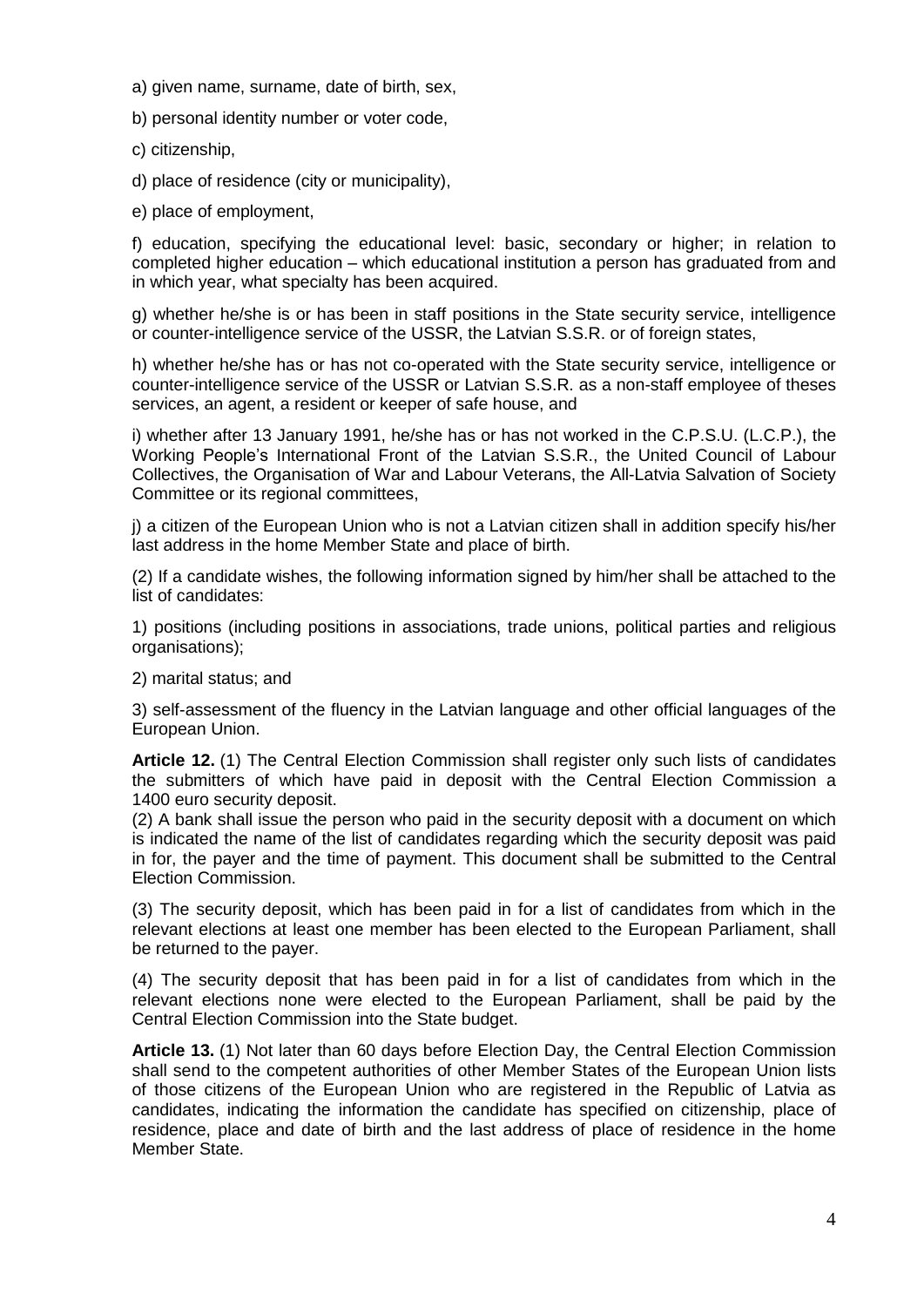(2) Not later than 19 days before Election Day, the Central Election Commission shall send to other Member States of the European Union lists of those citizens of the European Union who are registered in the Republic of Latvia as voters.

(3) The Central Election Commission, having received lists of candidates from other Member States of the European Union, shall verify whether any of the candidates registered in another Member State of the European Union has not been registered as a candidate also in the Republic of Latvia. If any of the candidates registered in another Member State of the European Union is also registered as a candidate in the Republic of Latvia, the Central Election Commission shall delete such person from the list of candidates.

(3)<sup>1</sup> The Central Election Commission shall examine the statament sent by competent authorities of other Member States on the rights of a Latvian citizen running for elections in another Member State of the European Union to stand there as a candidate, shall obtain information according to paragraph three of Article 14 of this Law and:

1) within five working days from the time of receipt of the statement (or within as short period as possible if it is requested by the particular competent authority), inform the competent authority of the Member State of the European Union on the rights of a Latvian citizen to stand as candidate in elections to the European Parliament, if a person is eligible to stand as a candidate and be elected according to this Law or he/she is not eligible to stand as a candidate and be elected according to clause 5 of paragraph one of Article 5 of this Law;

2) within five working days from the time of receipt of the statement take a decision on prohibiting a person to stand as candidate in elections to the European Parliament, if he/she is not eligible to stand as a candidate and be elected according to clauses 1, 2, 3 and 4 of paragraph one of Article 5 of this Law. This decision shall be immediately sent to the respective person, and the competent authority of the Member State of the European Union shall be provided with information on the decision.

(4) If the Central Election Commission receives from another Member State of the European Union information that a voter registered in the Republic of Latvia has applied to vote in another Member State of the European Union, a notation in respect of this shall be made in the Voters' register.

**Article 14.** (1) The Central Election Commission shall examine the submitted lists of candidates and decide on registration of each list of candidates. Lists of candidates, which have been submitted in compliance with the requirements laid down in this Law, shall be registered in the Central Election Commission and the submitters of the list of candidates shall be informed of the decision taken.

(2) Registered lists of candidates cannot be withdrawn, and only the Central Election Commission in one of the following ways may make amendments to them:

1) by deleting the nominated candidate if it is determined that:

a) the person does not have the right to stand as a candidate in elections to the European Parliament;

b) one and the same person has been nominated in lists of candidates under different names or has also been nominated in a list of candidates in another Member State of the European Union, or

c) the candidate has died; or

2) by making corrections of a technical nature.

(3) A candidate shall be deleted from a list of candidates on the basis of a statement issued by the relevant state institution or a court judgment. The fact that the candidate:

1) is not a citizen of the European Union – shall be certified by the competent institution of the Member State of the European Union the citizen of which the candidate claims to be (in the Republic of Latvia – the Office of Citizenship and Migration Affairs);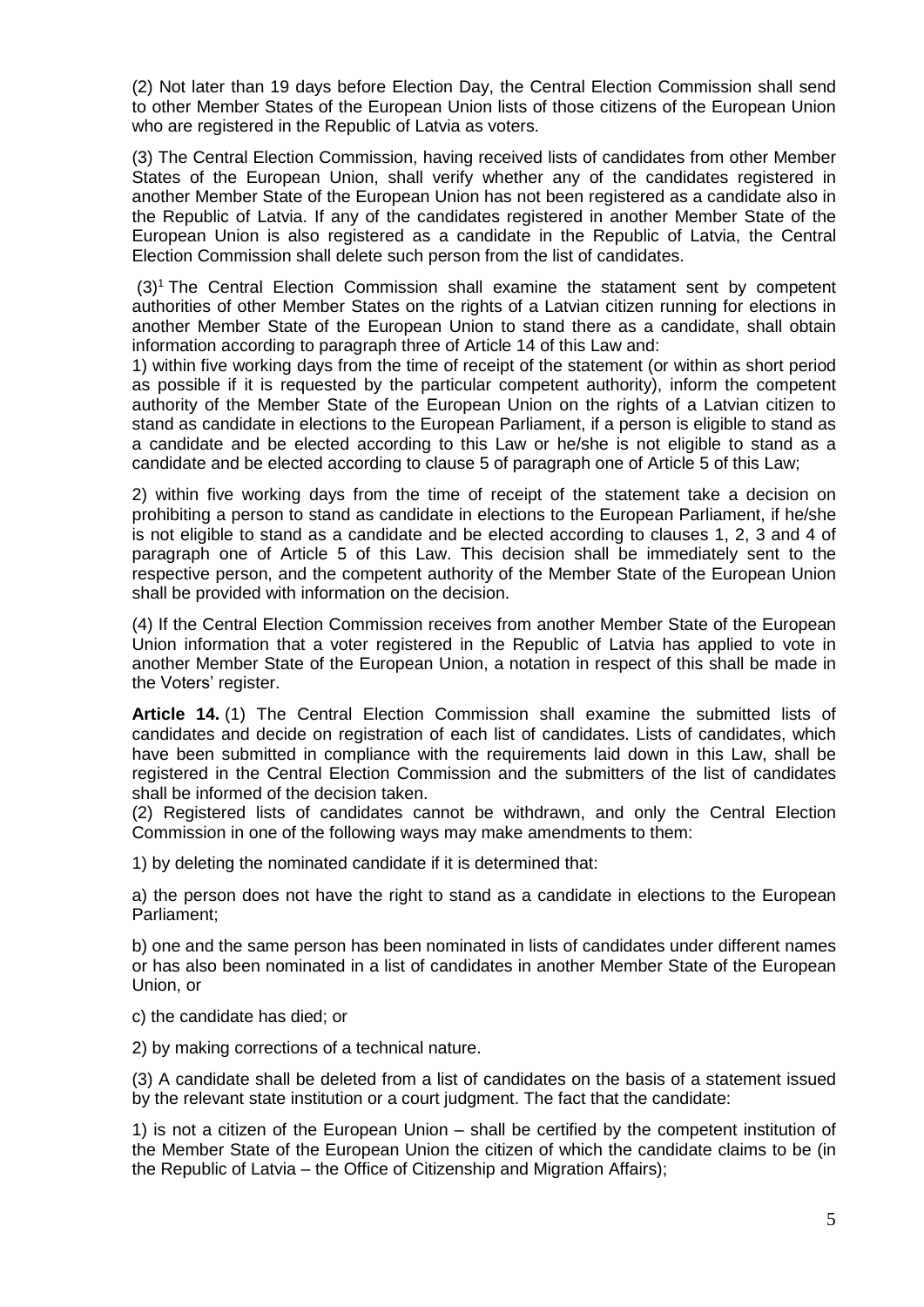2) is nominated in the list of candidates of another Member State of the European Union in the relevant elections – shall be certified by the competent institution of the relevant Member State of the European Union;

3) is not entitled to stand as a candidate in the Member State of the European Union of which he/she is a citizen – shall be certified by the competent institution of the relevant Member State of the European Union;

4) is a person to whom the court has established trusteeship according to the procedures prescribed by law – shall be certified by the Office of Citizenship and Migration Affairs;

5) is serving a sentence in a place of deprivation of liberty or has been convicted of a serious or very serious crime and the conviction has not been extinguished or set aside – shall be certified by the Ministry of the Interior Information Centre;

6) at the time of committing a crime provided for in the Criminal Law was in a state of incapacity, state of diminished mental capacity or also after the committing of the criminal offence became mentally ill, which took away the capacity to understand his/her actions or to control them – shall be certified by the Ministry of the Interior Information Centre;

7) by the Election Day has not reached 21 years of age or information regarding him/her has not been included in the Voters' register – shall be certified by the Office of Citizenship and Migration Affairs; or

8) has died — shall be certified by the Office of Citizenship and Migration Affairs.

(4) The State administrative institutions of the Republic of Latvia referred to in Paragraph three of this Article shall submit the relevant information in writing to the Central Election Commission without charge within a period of three working days after receipt of its request.

(5) If information that a nominated candidate does not have the right to stand as a candidate in the elections to the European Parliament is received by the Central Election Commission later than the fiftieth day before the elections and it is not possible to produce new ballot papers of the relevant list of candidates, voters shall be issued with ballot papers of the relevant list of candidates with the given name and surname of this candidate. In counting of the votes and calculation of election results the votes cast for the relevant person shall not be counted.

**Article 15.** (1) The Central Election Commission shall number the lists of candidates, determining their numbers by lottery. The lottery shall take place in the sequence of registration of the lists.

(2) The Central Election Commission shall ensure the printing of the lists of candidates on separate forms – ballot papers – and the conveyance thereof to election commissions.

(3) The ballot paper shall indicate:

1) the number of the list of candidates;

2) the name of the list of candidates; and

3) the given name and surname of the nominated candidates.

(4) Against the surname of each candidate on the ballot paper there is a space for the voter to make a mark.

**Article 16.** The Central Election Commission shall ensure that on its webpage and in the newspaper "Latvijas Vēstnesis" [the official Gazette of the Government of Latvia], no later than 19 days before Election Day the following information is published: 1) the pre-election programmes;

2) all lists of candidates and other each candidate's data mentioned in this Law, except for the personal identity number of candidates and the infomation indicated in subclause "j" of clause 4 of paragraph one of Article 11.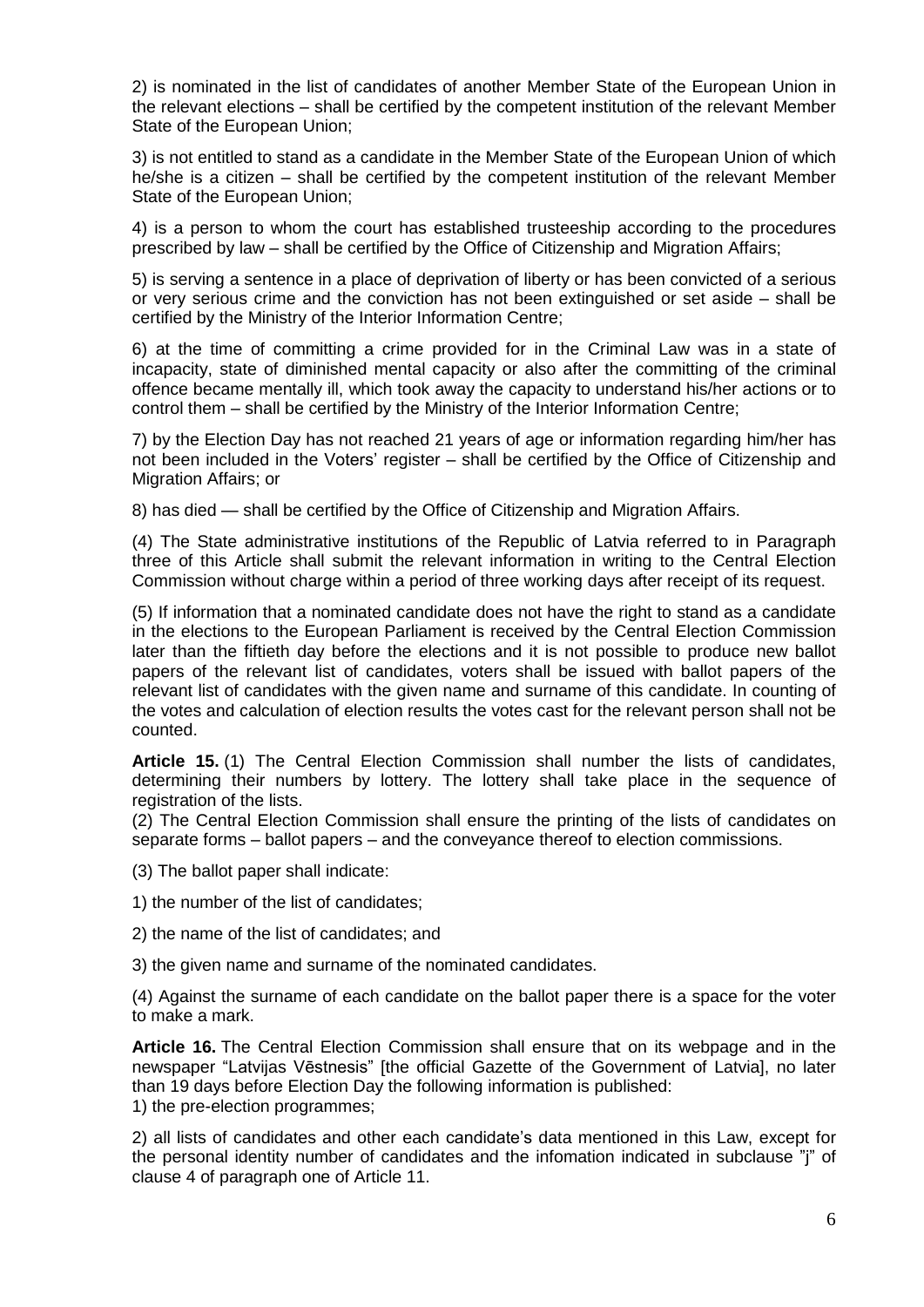#### **Chapter III Election Procedures**

**Article 17.** At least five days before Election Day the information referred to in Article 16 of this Law shall be available at every polling station.

**Article 18.** The elections shall take place once every five years on the fourth Saturday of May from 7am till 8pm Latvian time.

Article 19. Starting with the opening of a polling station, the secretary of the polling station commission or – in his/her absence – another member of the commission authorised by the chairperson of the polling station commission shall write up the journal of the voting process in accordance with the procedure set by the Central Election Commission.

**Article 20.** (1) On Election Day at 7am the chairperson or the secretary of the polling station commission shall, in the presence of the polling station commission, be satisfied that the ballot boxes into which the ballot papers are to be placed are empty. After this the ballot boxes shall be sealed.

(2) Without interfering with the work of the polling station commission, the procedures of voting at the polling station may be concurrently observed by not more than two authorised observers from each political party or association of political parties, which has submitted a list of candidates for the relevant elections, by members of the Central Election Commission and the election commission of the relevant city or municipality as well as persons authorised by these commissions, mass media representatives. A candidate may not be an authorised observer.

**Article 21.** During the election, the chairperson of the polling station commission shall perform supervision of the procedures in the electoral premises. He/she shall ascertain that in the electoral premises and not closer than 50 metres from the entrance to the building where the polling station is located restrictions of election freedoms and disturbances to order, as well as canvassing does not occur.

**Article 22.** (1) A voter, upon presenting a personal identification document valid in the Republic of Latvia, shall vote at the polling station in the list of voters of which he/she is registered.

(2) A voter may only vote in person, except for the cases provided for in Article 25 of this Law.

**Article 23.** (1) Voting in the elections shall be by secret ballot.

(2) In the election premises, a member of the polling station commission, having previously satisfied himself or herself that the information regarding the person are included in the list of voters and it does not contain a notation regarding participation of this person in the relevant elections, shall enter a notation on the list of voters regarding the participation of the voter in the relevant elections. The voter shall sign the list of voters.

(3) Each voter shall receive from the polling station commission ballot papers of all the nominated lists of candidates and a special ballot envelope that is stamped with the seal of the relevant polling station commission. The issuing of separate ballot papers is prohibited.

(4) Members of the polling station commission are prohibited from canvassing for or against candidates or lists of candidates.

**Article 24.** (1) A separate room or section shall be installed in the election premises where the voter alone shall place in the ballot envelope one ballot paper and seal the envelope. (2) On the ballot paper alongside the surnames of the candidates the voter may at his/her discretion make a mark "+", not make a mark or strike out the given name or surname of the candidate.

(3) A voter shall make a "+" mark alongside the surname of a candidate if he/she especially supports the election of such candidate. If the voter does not support a candidate from the existing candidates in the ballot paper, he/she shall strike out the given name or surname of such candidate. A voter may also place an unchanged ballot paper (without marks) into the ballot envelope.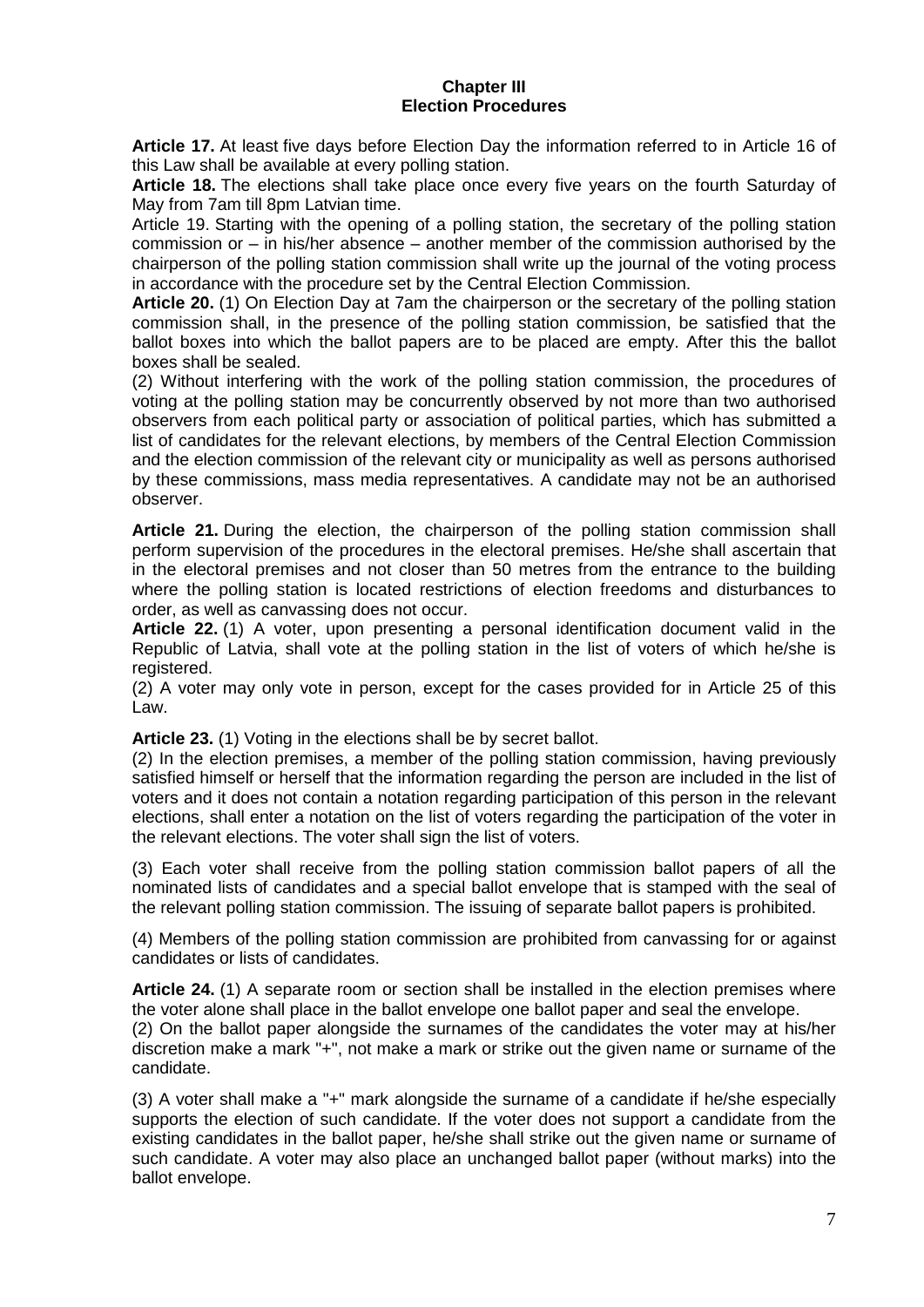(4) The voter shall personally place the sealed envelope in the presence of a member of the polling station commission in a sealed ballot box.

(5) If the voter prior to placing the ballot paper in the ballot envelope and sealing it has damaged the paper or the envelope, he/she shall be issued with a new envelope or new ballot papers of all nominated lists of candidates. A voter shall sign in a separate list for receipt of new ballot papers or ballot envelope.

**Article 25.** If due a physical disability a voter cannot himself or herself vote or sign the list of voters, in the presence of the voter and on the basis of his/her instructions notations on the ballot paper shall be made or the list of voters shall be signed by either a family member of the voter or another person whom the voter trusts or who has been authorised by the voter. A relevant notation shall be made in the list of voters regarding this. Such person may not be a member of the relevant polling station commission.

**Article 26.** On Election Day after 8pm ballot papers may be placed only by those voters who were in the electoral premises before 10pm. After that the election premises are closed.

**Article 27.** A voter may submit a complaint regarding the election procedures to the chairperson of the polling station commission and it shall be registered in the journal of the voting process. Any complaint regarding the election procedures shall be examined without delay and a reply given to the submitter of the complaint, but the content of the complaint and reply shall be recorded in the journal of the voting process.

## **Chapter IV Exceptions to General Voting Procedures**

**Article 28.** (1) On the basis of a written application which is submitted by a voter, his/her authorised person, or trustee and shall be registered in a special journal, a commission of the polling station shall organize voting at the place where a voter is located, ensuring secrecy, for:

1) voters who are unable to come to the election premises due their state of health and their carers;

2) carers of persons who are ill.

(2) *deleted by the 31.10.2013 law*.

(3) Voting at the place where a voter is located shall take place only if the voter is located in the territory of the polling station on the list of voters of which information regarding him/her has been included.

(4) The polling station commission on Election Day shall continue to accept written submissions regarding voting at the place where a voter is located. Submissions accepted after 12 noon shall be satisfied by the polling station commission if it is possible to arrive at the place where a voter is located up to 8pm.

(5) Information regarding the voters who in accordance with this Article vote at the place where they are located shall be entered into a separate list of voters and sealed ballot envelopes shall be placed in a separate sealed ballot box.

**Article 29.** Observers authorised for such purpose are entitled to supervise voting at the place where voters are located.

Article 30. (1) If on Election Day a voter due to his/her state of health is in an in-patient medical treatment institution or pre-trial detention is applied to him/her as a security measure, or a voter is serving a sentence that is connected with deprivation of liberty, irrespective of the fact in the list of voters of which polling station he/she is registered, voting shall be organised at the place where such voter is located.

(2) In accordance with the procedure set by the Central Election Commission, the relevant city or municipality election commission shall provide for the organisation of voting at the inpatient medical treatment institutions and in prisons located in the territory of the relevant city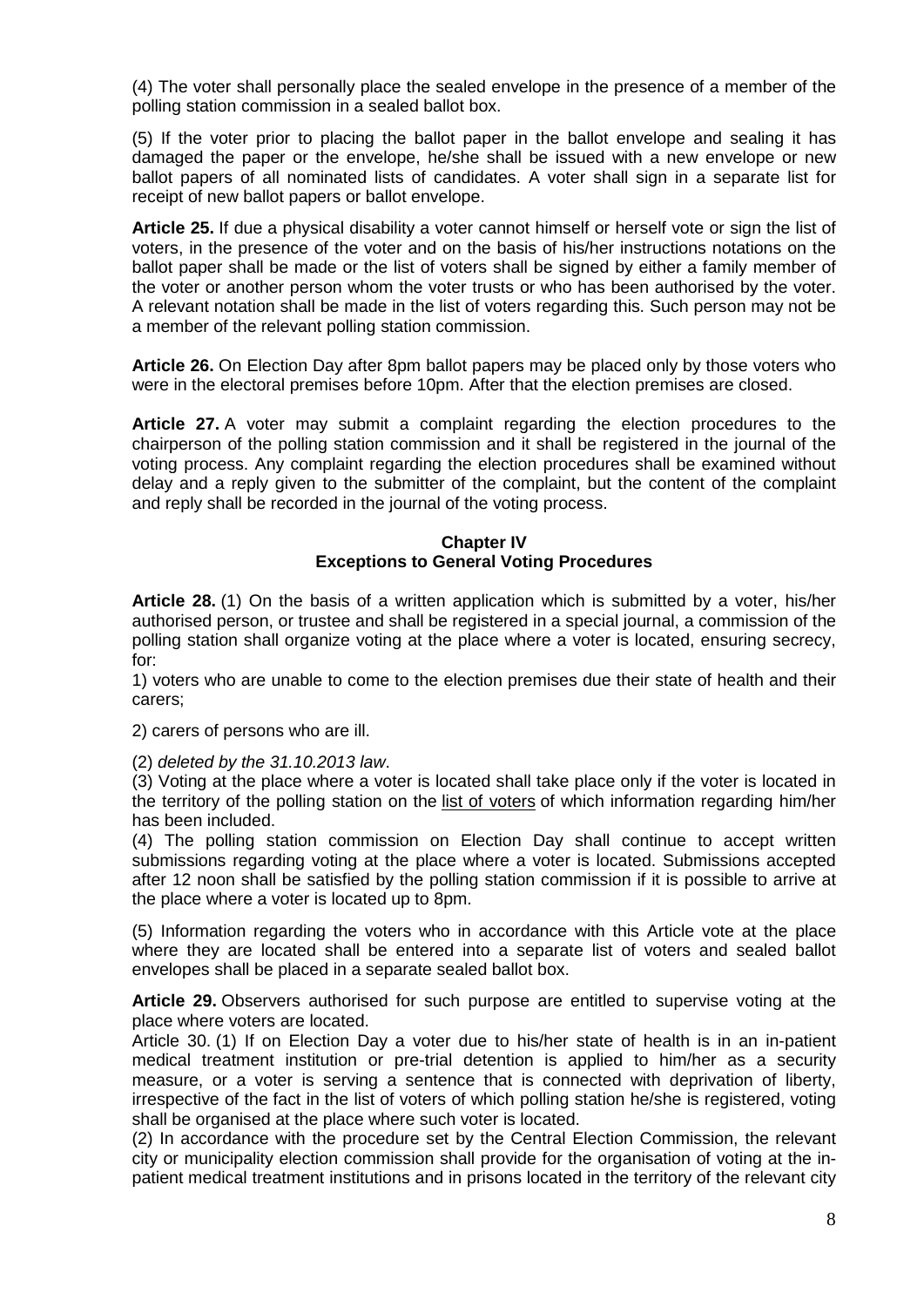or municipality. Information regarding the voters shall be entered into a separate list of voters.

(3) A voter shall select a ballot paper corresponding to the list of candidates for which he/she shall vote, if he/she so wishes shall make the marks referred to in Article 24 of this Law and shall place the ballot paper in the ballot envelope and seal the envelope. The sealed ballot envelope shall be placed in a registration envelope on which the voter's given name, surname, sequential number under which the voter is registered in the list of voters shall be indicated. The registration envelope shall be sealed and handed over to the polling station commission.

(4) In accordance with the procedure set by the Central Election Commission a polling station commission shall register the registration envelopes and keep them unopened until the counting of the votes is commenced (Chapter V).

## (5) *Deleted by the 30.10.2008 law.*

Article 31. (1) Should the voter be unable to vote on Election Day he/she may cast the vote within three days prior to the general election day at the polling station where he/she is registered on the lists of voters. The opening hours of the polling station in the days of advance voting shall be: on Wednesday from 5pm to 8pm; on Thursday from 9am to 12 noon; on Friday from 10am to 4pm. During those periods, the commission of the polling station shall be staffed by no less than four members.

(2) Voters voting before the general Election Day shall place the ballot envelope in a separate sealed ballot box. The election commission shall make a notation in the list of voters that a voter has voted in advance.

(3) Not later than 10 days before Election Day, the City and Municipality election commissions shall display announcements of the location of the polling stations situated in the administrative territory and of their opening hours at the respective council's building (or at information points); at the building where the election commission is located if it is not located in the council's building; at the buildings where the polling stations of the administrative territory are located. This information shall also be published on the webpage of the council (indicating the the respective section of the webpage of the Central Election Commission).

#### **Article 31 <sup>1</sup>**

Voting for soldiers and guardsmen, who perform their service in international operations, shall be organized in the procedure set by the Central Election Commission.

**Article 32.** (1) Voters residing in foreign states may participate in the elections by voting by post.

(2) A voter shall submit an application for voting by post to the diplomatic or consular missions specified by the Central Election Commission not later than 42 days before Election Day, by arriving in person or sending it by post. In the application the voter shall specify his/her given name, surname, personal identity number, residential address and address in a foreign state to which voting materials are to be sent.

(3) A diplomatic or consular mission of the Republic of Latvia shall send the applications of voters to the polling station for postal voting.

(4) The application may be sent by post or handed over directly at the polling station for postal voting.

(5) The commission of the polling station for postal voting shall examine applications, which it has received not later than 30 days before the elections.

(6) Having received the applications, the polling station commission for postal voting shall:

1) verify that the submitter is a voter who has not yet registered for postal voting;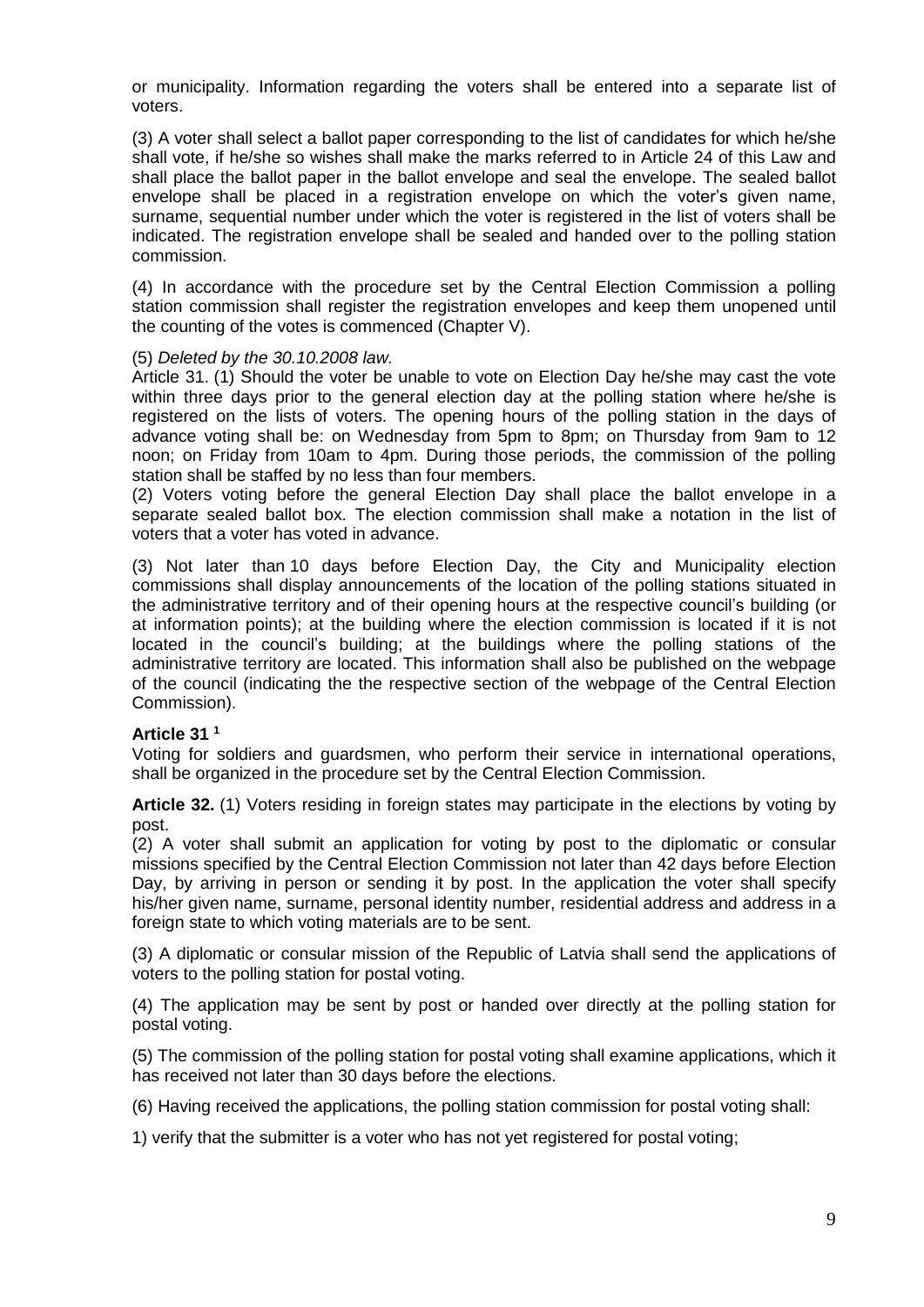2) make a notation in the Voters' register regarding the application by the person to participate in the relevant elections by postal vote;

3) not later than 24 days before Election Day send to the voter by registered letter to the address specified in the application ballot papers of all lists of candidates nominated, a ballot envelope stamped with the seal of the polling station commission for postal voting, a registration envelope and information regarding the procedures as to how voting is done, indicating also the sequential number with which the voter is registered in the list of voters for voting by post and the address of the polling station to which the ballot envelope is to be sent.

(7) If the applicant exceeds the time limit prescribed in Paragraph five of this Article or is not a voter, the polling station commission shall by a reasoned decision refuse to send election documents. This decision shall be sent in a registered letter to the applicant to the address specified by him/her.

## **Article 32 1 .***deleted by the 31.10.2013 law*.

**Article 33.** (1) A voter who has received the documents for voting by post shall select the ballot paper which corresponds to the list of candidates for which he/she shall vote, if he/she so wishes shall make the marks referred to in Article 24 of this Law and shall place the ballot paper in the ballot envelope and seal the envelope.

(2) The voter shall place the sealed ballot envelope into the registration envelope on which shall be indicated his/her given name, surname and the sequential number under which he/she is registered in the list of voters and the address of the polling station commission for postal voting and shall send the envelope, taking into account that the polling station commission shall open only those envelopes which are received before the counting of the votes commences.

(3) If on Election Day a voter comes to a polling station and denies having voted by post, he/she may vote in accordance with the procedure laid down by Chapter III of this Law. The polling station commission in accordance with the procedure set by the Central Election Commission shall inform the polling station commission for postal voting thereof.

## **Chapter V Counting of Votes and Determination of Election Results**

**Article 34.** (1) The counting of votes shall commence immediately after the closing of the polling station. Counting is done by the polling station commission in an open meeting.

(2) Without interfering with the work of the commission, the meeting may be concurrently attended by not more than two authorised observers from each political party or association of political parties, which have submitted a list of candidates for the relevant elections, by members of the Central Election Commission and the election commission of the relevant city or municipality as well as persons authorised by these commissions, mass media representatives.

**Article 35.** Immediately after the closing of the polling station, the polling station commission shall, in accordance with procedure set by the Central Election Commission, seal the ballot boxes, close the lists of voters and prepare the premises for the counting of votes. Election materials not used in voting shall be packed or placed in a manner that does not hinder the counting of votes.

**Article 36.** (1) In respect of the counting of votes the polling station commission shall write vote-counting minutes in two copies. The authorised observers after completion of the counting of votes shall also have the right to become acquainted with the vote-counting minutes.

1) *deleted by the 31.10.2013 law*.

2) *deleted by the 31.10.2013 law*.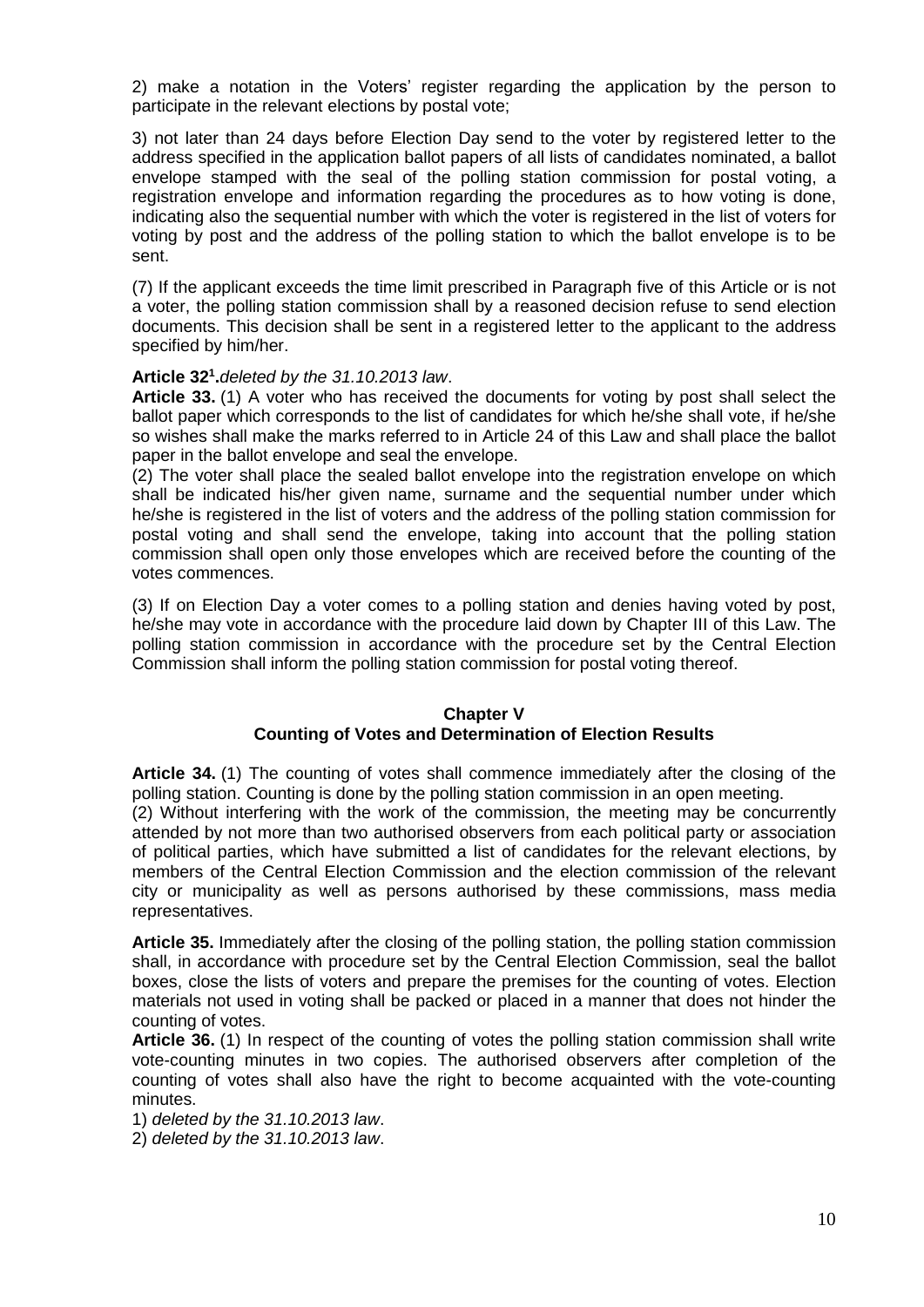(2) Prior to the opening of ballot boxes, the polling station commission shall state the number of the received, used and spare ballot envelopes, the number of voters at the polling station and at places where voters were located.

(3) Subsequent stating the information referred to in Paragraph two of this Article and the packaging of materials and ballot envelopes not used in the counting of votes, the ballot boxes shall be opened. The ballot boxes shall be opened one by one and the ballot envelopes shall be counted.

(4) Ballot envelopes taken out of each ballot box, without opening them, shall be sorted into valid and invalid ballot envelopes.

(5) Torn ballot envelopes and ballot envelopes, which are not sealed with a seal of the relevant polling station commission, shall be deemed to be invalid.

(6) Invalid ballot envelopes shall be counted and packaged unopened, specifying that the pack contains invalid ballot envelopes and the number thereof. The total number of invalid ballot envelopes shall be entered in the first part of the journal of the voting process.

(7) The number of valid ballot envelopes taken out of each ballot box shall be equal to or less than the relevant number of voters.

(8) If a ballot box contains ballot papers, which are not inserted in ballot envelopes, they shall be cancelled and packaged in accordance with the procedure set by the Central Election Commission.

**Article 37.** (1) Subsequent to the counting of the valid ballot envelopes they shall be opened and concurrently their content shall be determined:

1) the envelope contains one ballot paper of the relevant constituency;

2) the envelope contains more than one ballot paper;

3) the envelope contains a ballot paper of another constituency;

4) the envelope contains a torn ballot paper; or

5) there is no ballot paper in the envelope.

(2) Envelopes, which contained one ballot paper of the relevant constituency, do not have to be kept after ballot papers are taken out. Ballot papers from these envelopes shall be placed together for counting.

(3) Empty ballot envelopes, as well as ballot envelopes, which contained more than one ballot paper or a torn ballot paper, or a ballot paper of another constituency shall together with their contents be placed separately.

**Article 38.** (1) When all the valid ballot envelopes are opened, the polling station commission shall decide on the validity of those ballot papers which were in the ballot envelopes with several ballot papers, torn ballot papers and ballot papers of another constituency.

(2) If a ballot envelope contains several absolutely identical ballot papers, one of them shall be deemed to be valid and added to the valid ballot papers for counting, but others shall be deemed to be invalid.

(3) Envelopes containing torn ballot papers, as well as empty ballot envelopes shall be deemed to be ballot envelopes without valid ballot papers.

(4) If a ballot envelope contains more than one ballot paper and these ballot papers are not identical as concerns their content (also as concerns the marks made), it shall be deemed to be an envelope without a valid ballot paper.

(5) Differences of opinion regarding the validity of ballot papers the polling station commission shall resolve by majority vote. In the case of the votes dividing equally the chairperson of the commission shall have the deciding vote.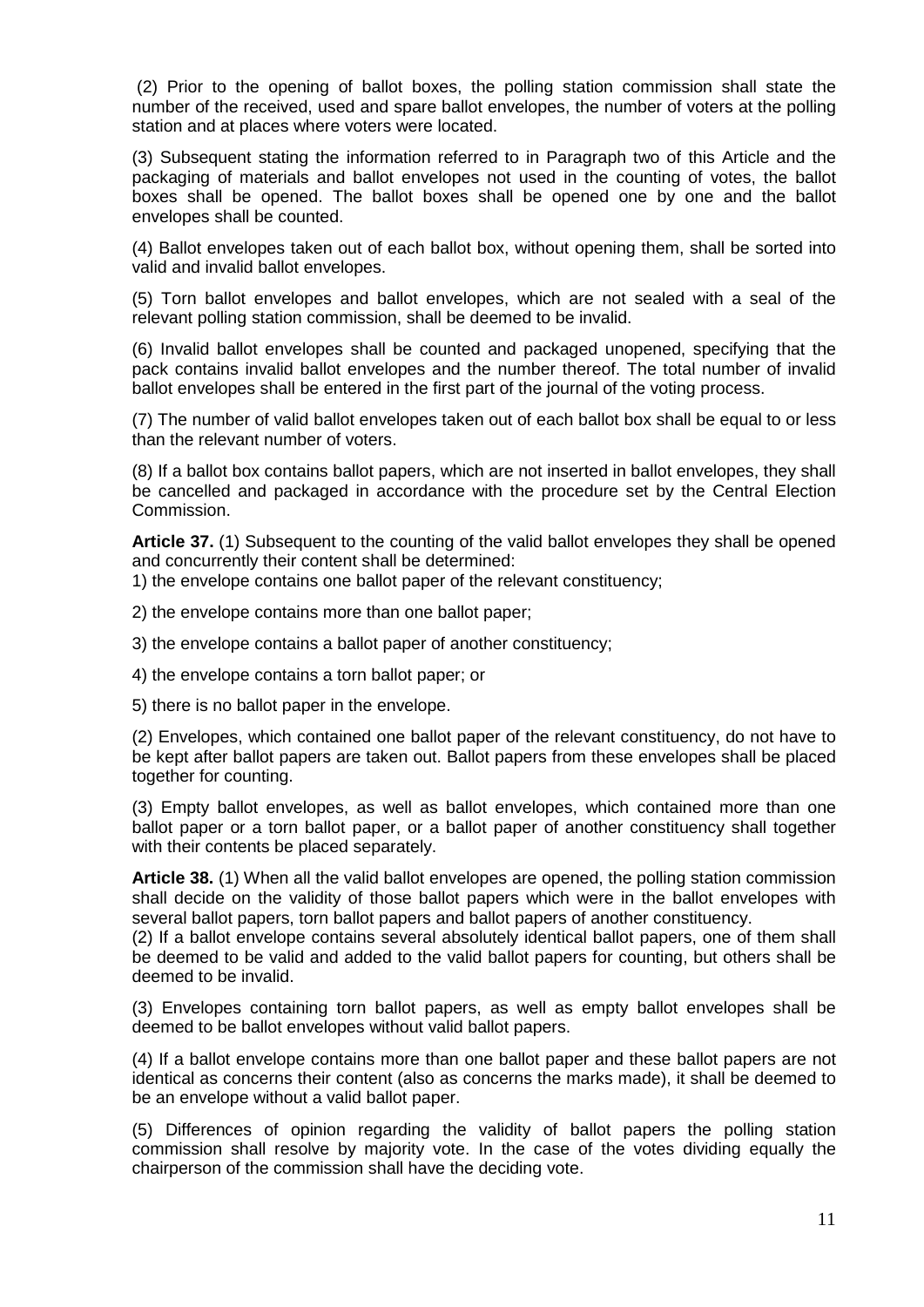(6) Valid ballot papers, in accordance with the procedure set by the Central Election Commission, shall be grouped according to the names of the lists of candidates. Afterwards the votes cast for each list of candidates shall be counted.

(7) The number of votes cast for each list of candidates shall be entered in the vote-counting minutes. Information regarding the number of votes cast for each list of candidates shall be provided in accordance with the procedure set by the Central Election Commission.

## **Article 39.** *deleted by the 31.10.2013 law*.

**Article 40.** (1) Ballot papers of each list shall be devided into two groups – changed and unchanged ballot papers. Changed ballot papers shall be considered to be those on which the voter, alongside the surname of a candidate in the place intended for that, has made a mark "+" or has struck out the given name or surname of a candidate. Other ballot papers shall be considered to be unchanged. In relation to each candidate, those changed ballot papers shall be counted in which:

1) alongside his/her surname in the place intended for that a mark "+" has been made;

2) his/her given name or surname has been struck out.

(2) The final results of the counting of votes shall be entered by the polling station commission in the vote-counting minutes.

(3) Differences of opinion regarding the marks made by voters on ballot papers the polling station commission shall resolve by majority vote. In the case of the votes dividing equally the chairperson of the polling station commission shall have the deciding vote.

**Article 41.** (1) At the polling station for postal voting and polling stations organising voting at the place where the voter is located according the procedure laid down in Article 30, prior to commencing the counting of votes the validity of the received registration envelopes shall be determined.

(2) Registration envelopes, which have been received from voters, recorded on the list of voters and who have not voted in person at their polling station shall be deemed to be valid. Registration envelopes shall be deemed to be invalid if:

1) they have been sent in postal voting by persons who are not registered on the list of voters;

2) they have been sent in postal voting by voters who on Election Day or on a day of advance voting have arrived at their polling station and have denied having voted by post;

3) they do not bear the voter's given name, surname and sequential number in the list of voters for postal vote;

4) they have been received after commencement of the counting of votes at the relevant polling station; or

5) they have been submitted by voters who on Election Day or on a day of advance voting have voted at their polling station.

(3) If one and the same voter has sent by post or at the place where the voter is located has submitted several registration envelopes, the polling station commission shall open none of them.

(4) The registration envelopes referred to in Paragraphs two and three of this Article shall be registered and kept in accordance with the procedure set by the Central Election Commission.

**Article 42.** When the counting of votes and their recording in the vote-counting minutes have been completed, all the cast valid and invalid ballot papers, together with ballot envelopes, unused ballot envelopes, invalid ballot envelopes and one original copy of the vote-counting minutes, shall be packaged and sealed. Election materials shall be stored in accordance with the procedure set by the Central Election Commission.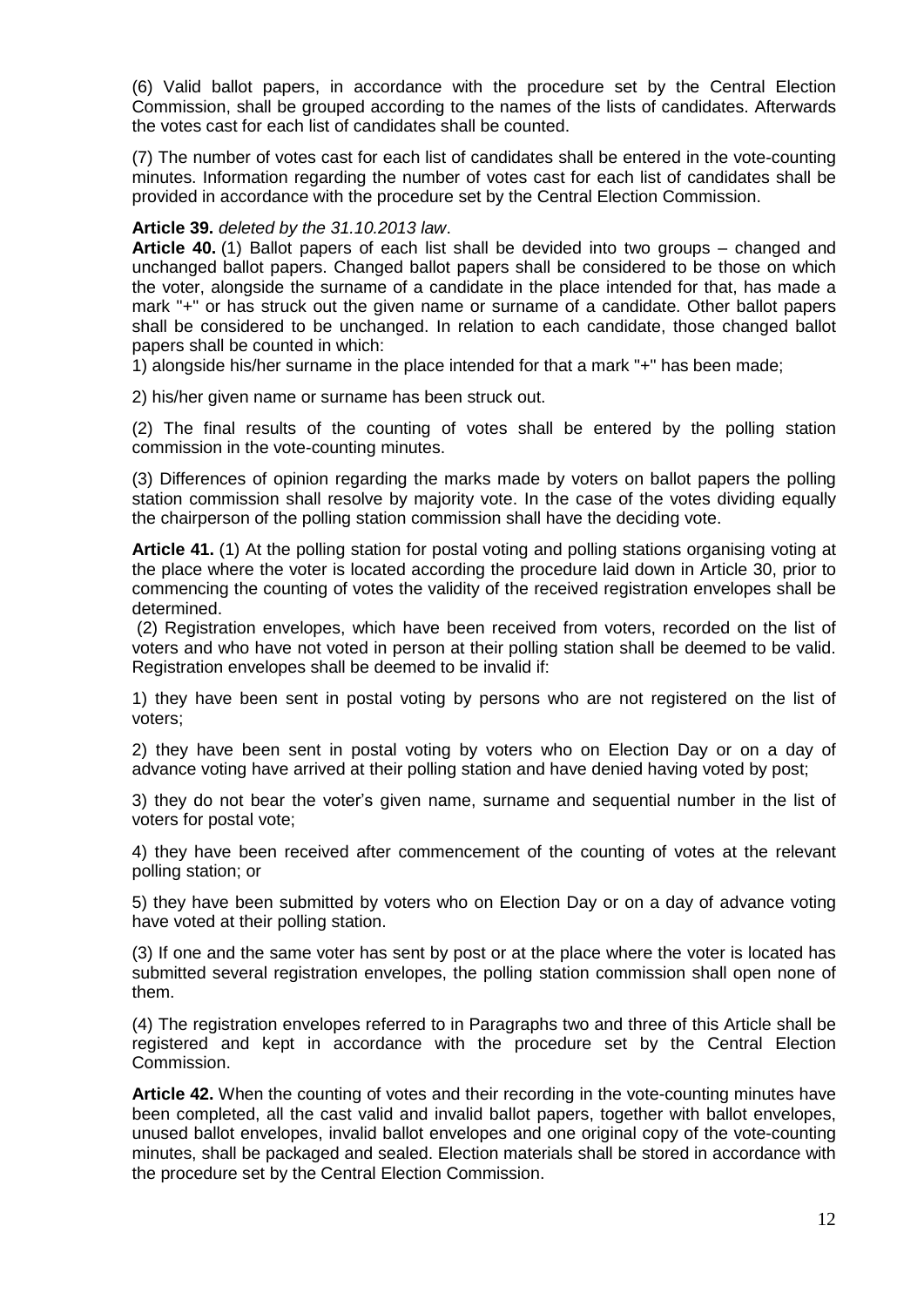**Article 43.** Deleted by the 30.10.2008 law.

**Article 44.** (1) The members elected shall be determined by the Central Election Commission. Lists of candidates which have received less than five per cent of the total number of votes cast shall not take part in the distribution of member seats. The number of valid ballot envelopes shall be deemed to be the total number of votes given (the total number of voters participating in the election).

(2) In order to distribute the number of member of European Parliament seats between the other nominated lists of candidates, the following procedure shall be applied:

1) the number of valid ballot papers given for each list of candidates shall be determined;

2) the number of ballot papers given for each list of candidates shall be then sequentially divided by 1, 3, 5, 7 and so on until the number of divisions is the same as the number of candidates nominated in the list of candidates;

3) all the acquired divisions regarding all lists of candidates shall be numbered in common descending order;

4) member of parliament seats shall sequentially be received by those lists of candidates, which conform to the largest divisions. If the division, the sequential number of which is equal to the number of members of parliament to be elected, is equal to one or more following divisions, the member of parliament seat shall be received by the list of candidates which was registered first.

**Article 45.** In each list of candidates, the nominated candidates shall be listed according to the number of votes received. The number of votes received by a candidate shall be equal to the number votes which were received by the list of candidates in which this candidate was included, minus the number of ballot papers in which the given name or surname of this candidate was struck out, plus the number of those ballot papers in which voters made a "+" mark alongside the surname of this candidate. If two or more candidates of one list of candidates have received an equal number of votes, they shall be mutually listed according to the sequence provided for by the submitters of the list of candidates. Those candidates shall be elected who have received the largest number of votes, but the remainder shall be recorded as candidates in such sequence as they were listed according to the number of votes, which were received by them.

Article 46. If the elected member of the European Parliament has died, resigned or due to other reasons has lost or laid down his/her mandate, in his/her place shall come the next candidate from the same list of candidates from which the previous member of parliament was elected.

Article 47. If due to the reasons referred to in Article 46 of this Law, a list of candidates has insufficient candidates, the procedures specified in Article 44 of this Law shall be utilised to decide from which list of candidates the next member of parliament shall be selected.

# **Chapter VI Final Provisions**

**Article 48.** (1) The final election results, also the results regarding the number of votes received by each candidate in each list of candidates in each polling station shall be compiled within a period of three months in a separate publication and published on the webpage of the Central Election Commission.

(2) The lists of persons who were candidates and who were elected shall be compiled within a period of two months and sent to the European Parliament.

**Article 49.** When the deadline for contesting election results has passed, vote-counting minutes and lists of voters of the election commissions of polling stations shall be transferred to the National Archives of Latvia.